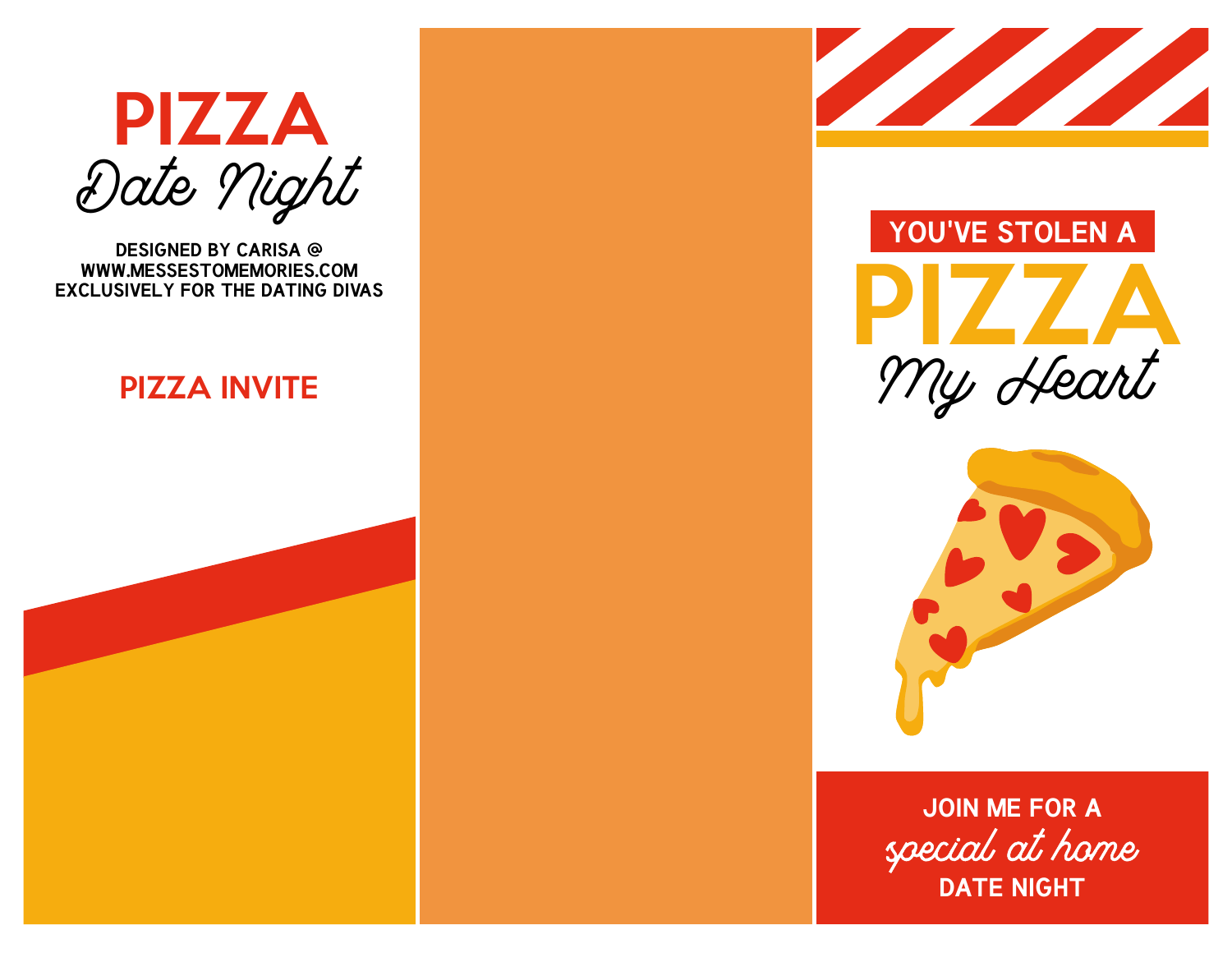| <b>PIZZA INVITE</b><br><b>INSERTS</b> | PIZZA<br>Date Night<br><b>CHOOSE FROM 3 DIFFERENT PIZZA DATE IDEAS</b><br><b>FACILE</b> | facile<br><b>ORDER PIZZA</b><br><b>WATCH MOVIES</b><br><b>&amp; MAKE OUT</b>                                                                           |
|---------------------------------------|-----------------------------------------------------------------------------------------|--------------------------------------------------------------------------------------------------------------------------------------------------------|
| Favorite<br><b>TOPPINGS</b>           | <b>EAT PIZZA</b><br><b>WATCH MOVIES</b><br>& Make Qut<br><b>SEMPLICE</b>                | semplice<br><b>MAKE OR ORDER PIZZA</b><br><b>SET OUT A PICNIC BLANKET</b><br><b>ENGAGE IN GOOD CONVERSATION</b>                                        |
| <b>CHOICE #1</b>                      | Dizza<br><b>PICNIC</b>                                                                  | <b>GRAB SOME GAMES &amp; MOVIES</b>                                                                                                                    |
| <b>CHOICE #2</b>                      | <b>ROMANTICO</b>                                                                        | romantico                                                                                                                                              |
| <b>CHOICE #3</b>                      | <b>CREATE YOUR OWN</b><br>Pizza Parlor                                                  | <b>MAKE OR ORDER PIZZA</b><br><b>SET A FANCY TABLE &amp;</b><br><b>DIM THE LIGHTS</b><br><b>TURN ON ROMANTIC MUSIC</b><br><b>CLEAR THE DANCE FLOOR</b> |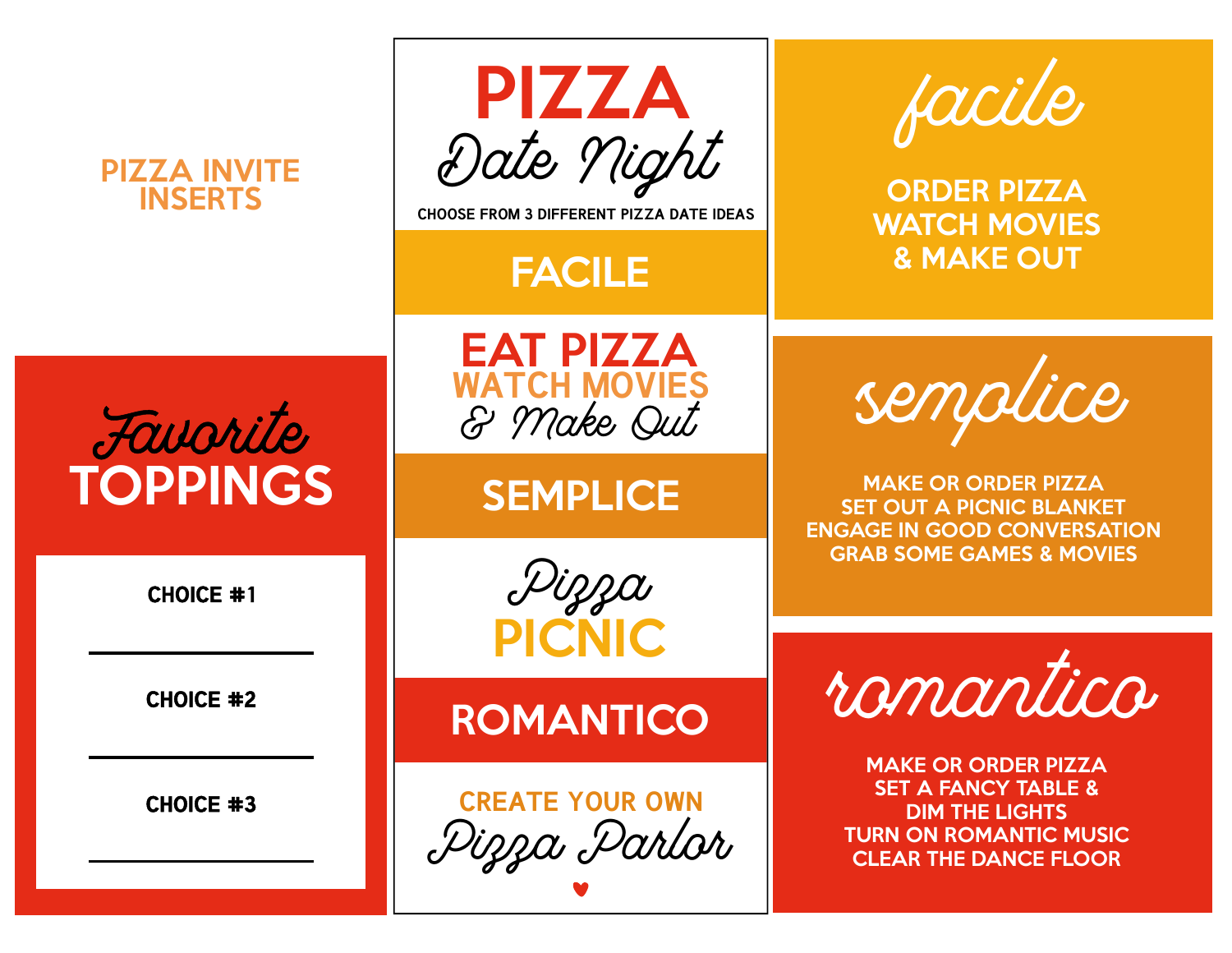## PIZZA CHALLENGES

# SEE HOW HIGH YOU CAN TOSS THE DOUGH MAKE YOUR PIZZA THE SHAPE OF A HEART DESIGN A PIZZA FOR YOUR SPOUSE FEED EACH OTHER A SLICE OF PIZZA AT THE SAME TIME SEE WHO CAN EAT A SINGLE SLICE OF PIZZA THE FASTEST MAKE A FLOUR HANDPRINT ON YOUR SPOUSE WITHOUT THEM NOTICING SET A TIMER & TALK IN ITALIAN ACCENTS UNTIL **IT GOES OFF** MAKE A DESSERT PIZZA FOR TWO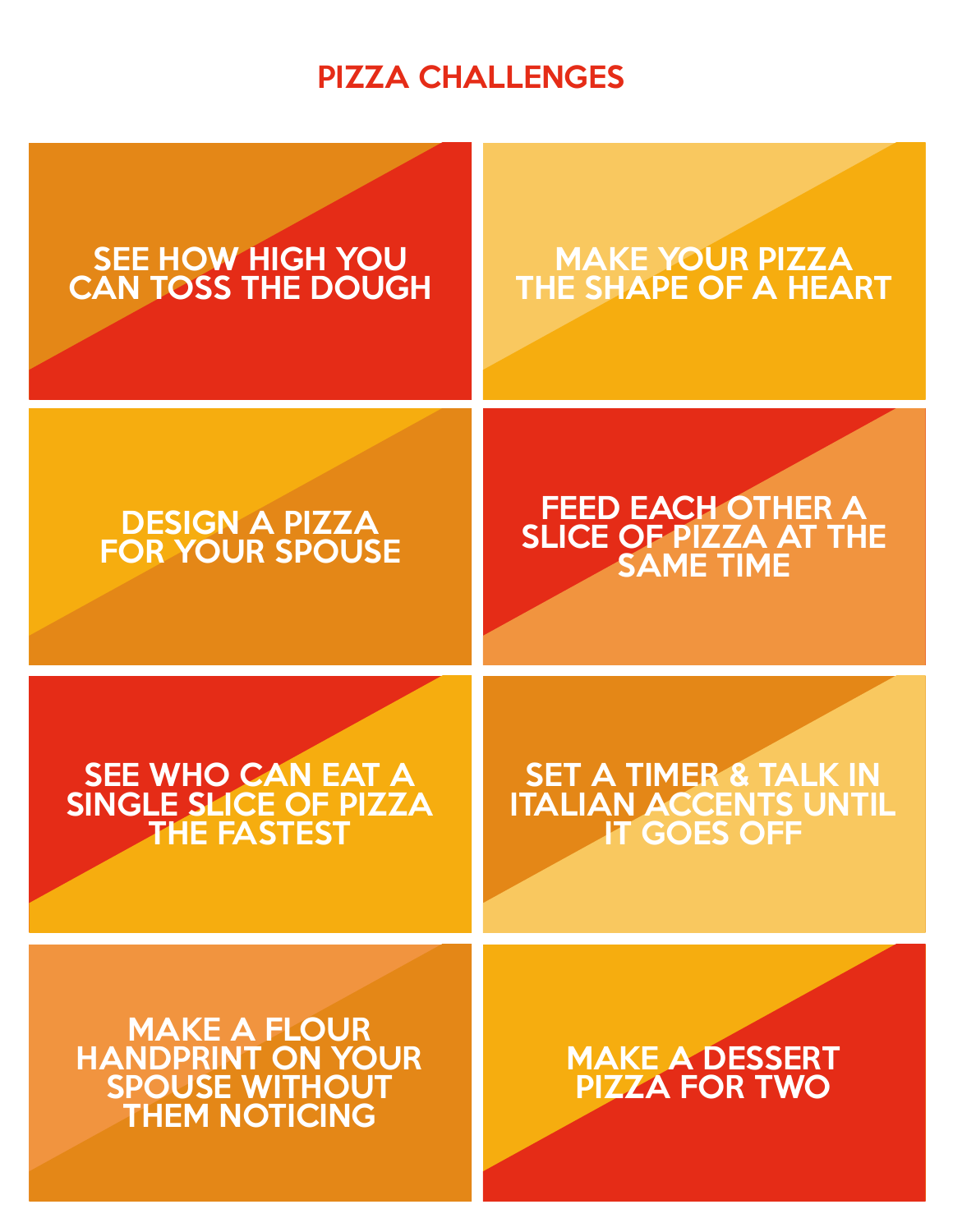## PIZZA TRIVIA